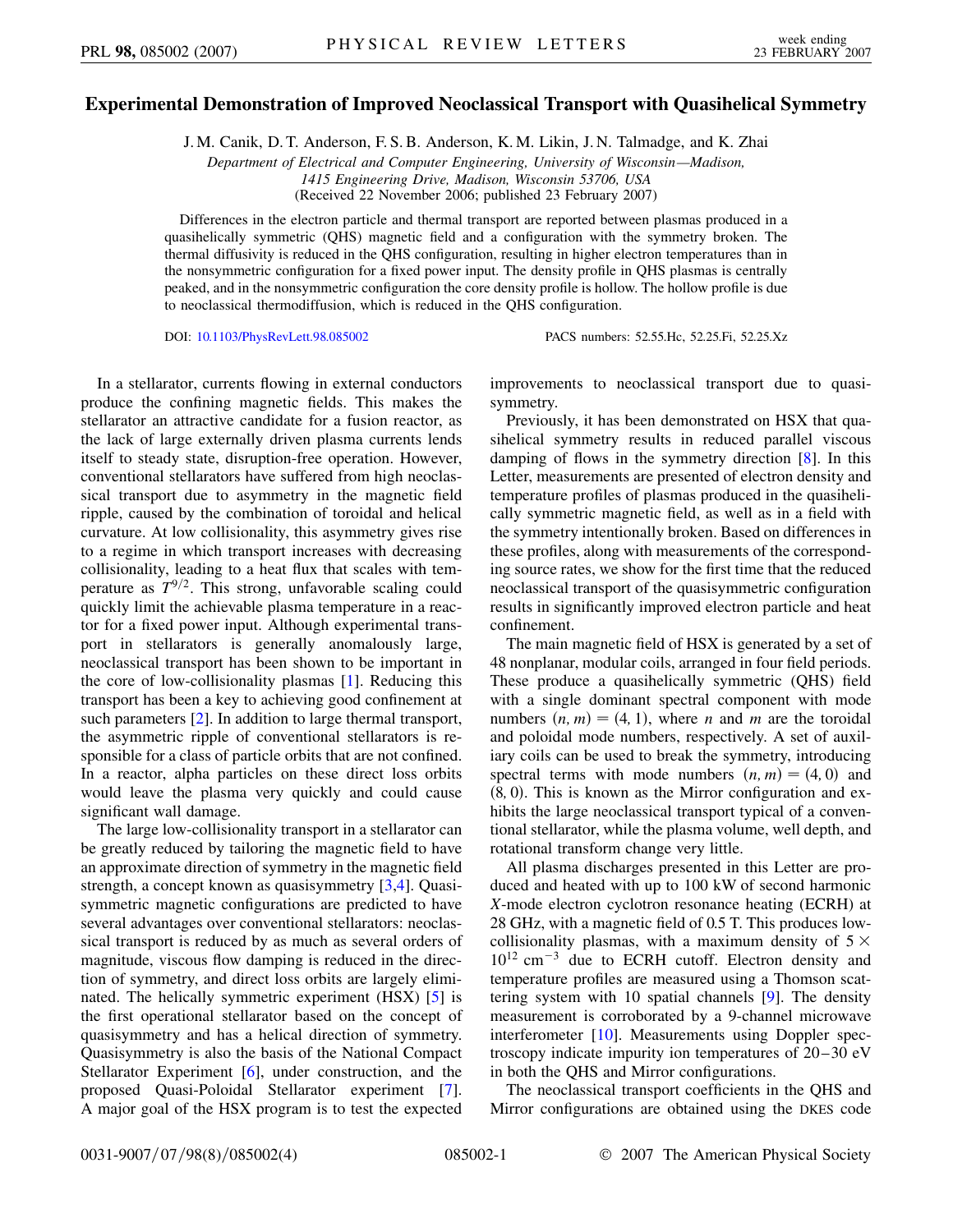[\[11](#page-3-10)[,12\]](#page-3-11). DKES calculates the monoenergetic diffusion coefficient for a given magnetic configuration as a function of collisionality and radial electric field. The neoclassical particle and heat fluxes are given by

<span id="page-1-2"></span>
$$
\Gamma_s = -n_s \bigg[ D_{11}^s \bigg( \frac{\nabla n_s}{n_s} - \frac{q_s E_r}{T_s} \bigg) + D_{12}^s \frac{\nabla T_s}{T_s} \bigg],\tag{1a}
$$

$$
Q_s = -n_s T_s \bigg[ D_{21}^s \bigg( \frac{\nabla n_s}{n_s} - \frac{q_s E_r}{T_s} \bigg) + D_{22}^s \frac{\nabla T_s}{T_s} \bigg], \qquad (1b)
$$

where *n* is plasma density, *T* is the temperature, *q* is particle charge,  $E_r$  is the radial electric field, and the label *s* denotes particle species. The coefficients  $D_{11}$ ,  $D_{12}$ ,  $D_{21}$ , and  $D_{22}$  are obtained by integrating the energy-weighted monoenergetic diffusion coefficient over a Maxwellian distribution [\[11\]](#page-3-10). The electric field is calculated from the roots of the ambipolarity condition of the neoclassical particle fluxes:  $\Gamma_e = \Gamma_i$ .

Electron temperature and density profiles are routinely measured in HSX plasmas. For a fixed ECRH power level, two important differences in these profiles are observed between the QHS and Mirror configurations: the temperature is substantially higher in QHS, and the density profile in QHS is centrally peaked, compared to a hollow profile in the core of the Mirror configuration. The total transport is a combination of neoclassical and anomalous components. Since the level of anomalous transport may depend on the temperature, these discharges are not ideal for comparing measured transport differences to neoclassical calculations. A better comparison is made with discharges in which the temperature profiles in the two configurations are matched by changing the input power. This is achieved by heating the QHS plasma with 26 kW of injected power, and the Mirror plasma with 67 kW; these plasmas are the focus of this Letter. The density and temperature profiles for this scenario are shown in Fig. [1.](#page-1-0) The density in the two configurations cannot be matched as closely, due to the very different profile shapes.

The hollow density profile observed in the Mirror configuration is typical of stellarators heated with central ECRH deposition  $[13–16]$  $[13–16]$  $[13–16]$ . In steady state, the hollow density profile requires an outward convective particle flux to balance the inward flux due to the density gradient. To study this, the experimental particle flux has been inferred using a set of absolutely calibrated  $H_{\alpha}$  detectors [\[17\]](#page-3-14), coupled to 3D neutral gas modeling using the DEGAS code  $[18]$ . The measured flux is shown in Fig.  $2(a)$  for the Mirror discharge. Also shown is the neoclassical particle flux, which is separated into the fluxes driven by the

<span id="page-1-0"></span>



FIG. 1. Profiles of (a) electron temperature and (b) density for a QHS plasma with 26 kW of injected power and a Mirror plasma with 67 kW of power.

<span id="page-1-1"></span>FIG. 2. Profiles of experimental and neoclassical particle fluxes for the (a) Mirror and (b) QHS discharges shown in Fig. [1](#page-1-0). The neoclassical flux is broken into the components driven by the density and temperature gradients and the radial electric field.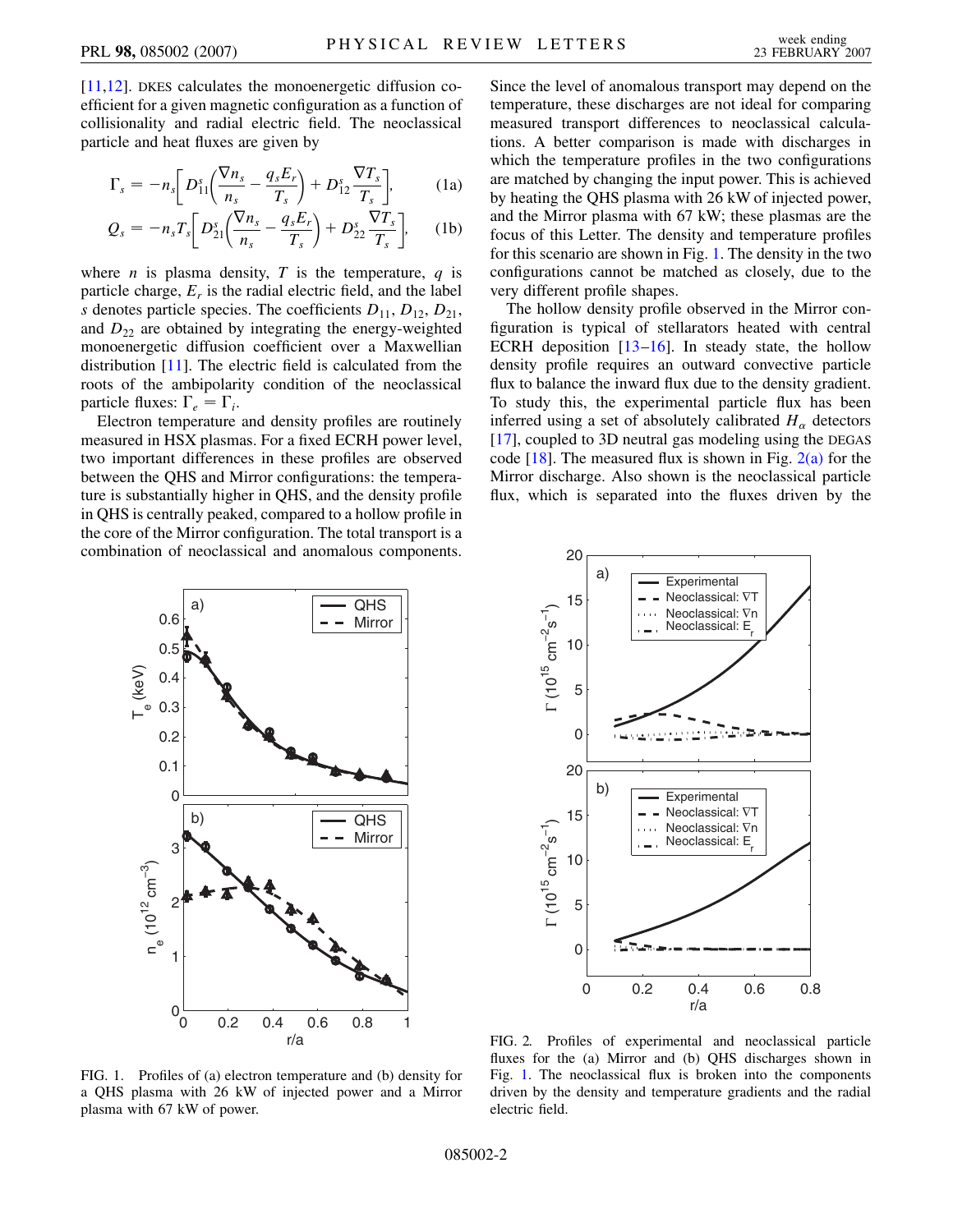density gradient, electric field, and temperature gradient [see Eq.  $(1a)$  $(1a)$ ]. From the figure it can be seen that the thermodiffusive component of the flux is dominant. Inside a normalized radius of  $\sim 0.3$ , the experimental particle flux in the Mirror configuration is close to the neoclassical flux driven by the temperature gradient. This corresponds to the region in which the density profile shows a clear flattening as compared to the QHS profile. Thus, the hollow density profile observed in the Mirror configuration is caused by neoclassical thermodiffusion. Off-axis heating experiments have confirmed the thermodiffusive flux in Mirror; when the ECRH resonance is moved off axis, the core temperature profile is flattened (eliminating thermodiffusion), and peaked density profiles are observed. An example of this can be seen in Fig. [3](#page-2-0), which shows the temperature and density profiles for a Mirror plasma in which the ECRH resonance is located at a minor radius of  $r/a \sim 0.3$ .

In the case of the QHS plasma, however, the density profile is centrally peaked. This is due to the reduction in neoclassical transport in the quasisymmetric magnetic field; the neoclassical thermodiffusive flux is not large enough in QHS to cause the density profile to be hollow. This is illustrated in Fig.  $2(b)$ , which shows the experimental and neoclassical fluxes for the QHS case. As can be seen, the neoclassical flux is much less than the experi-

<span id="page-2-0"></span>

FIG. 3. Profiles of the (a) electron temperature and (b) density profile for a Mirror plasma in which the power is deposited off axis.

mental value across the minor radius of the plasma. In the outer region of the plasma, where the experimental particle flux is much larger than neoclassical in both QHS and Mirror, the experimental fluxes in the two configurations are comparable in magnitude. This indicates that the anomalous component of the total particle transport is similar in the two configurations.

In all HSX discharges, atomic hydrogen penetrates throughout the plasma. This is due to the low plasma densities and small minor radius of the machine. As a result, a significant particle source exists in the core of the plasma, and the peaked density profile in QHS can be understood in terms of purely diffusive anomalous transport, without the need to invoke an inward particle pinch. In a large stellarator with higher density plasmas, the particle source will be localized to the edge. In this case, peaked density profiles will be possible only with an additional inward pinch. Without this pinch, and assuming that diffusion continues to be anomalously large, the reduced neoclassical transport in a quasisymmetric device would lead a less hollow density profile than in a conventional stellarator, but not a peaked profile such as observed in the QHS configuration.

Analysis of the electron heat transport has been performed for the discharges shown in Fig. [1](#page-1-0). In this analysis, a model profile shape for the power absorption has been used, and the total power is taken from experimental measurements. The shape of the absorbed power profile is based on ray tracing calculations, which show very centrally peaked power deposition, with negligible difference in shape between the QHS and Mirror cases. The ray tracing calculations indicate 9 kW of absorbed power in the QHS case, and 14 kW in Mirror. Measurements of the total absorbed power have been performed by analyzing the decay of the plasma stored energy after the ECRH switch-off, as is commonly done using diamagnetic loops to measure the stored energy. However, at high power levels, HSX plasmas have a large population of suprathermal electrons, which contaminate the measurement of both the plasma energy and absorbed power using the diamagnetic loop [[19](#page-3-16)]. This effect is larger in the Mirror case, due to the higher injected power. For this reason, the Thomson scattering system is used to measure the absorbed power; the kinetic stored energy from the density and temperature profiles is measured over many similar discharges, with the timing of the Thomson measurement changed from just before to just after the ECRH turn-off. Because the Thomson scattering measurement is relatively insensitive to the fast electrons, this yields the power absorbed by the bulk plasma, rather than by tail electrons. The absorbed power is measured to be 10 kW in the QHS case and 15 kW in Mirror, in good agreement with the ray tracing calculations. Because of the efforts to match the profiles in QHS and Mirror, the total stored energy in both configurations is 17 J. Thus, the QHS plasma has a sub-